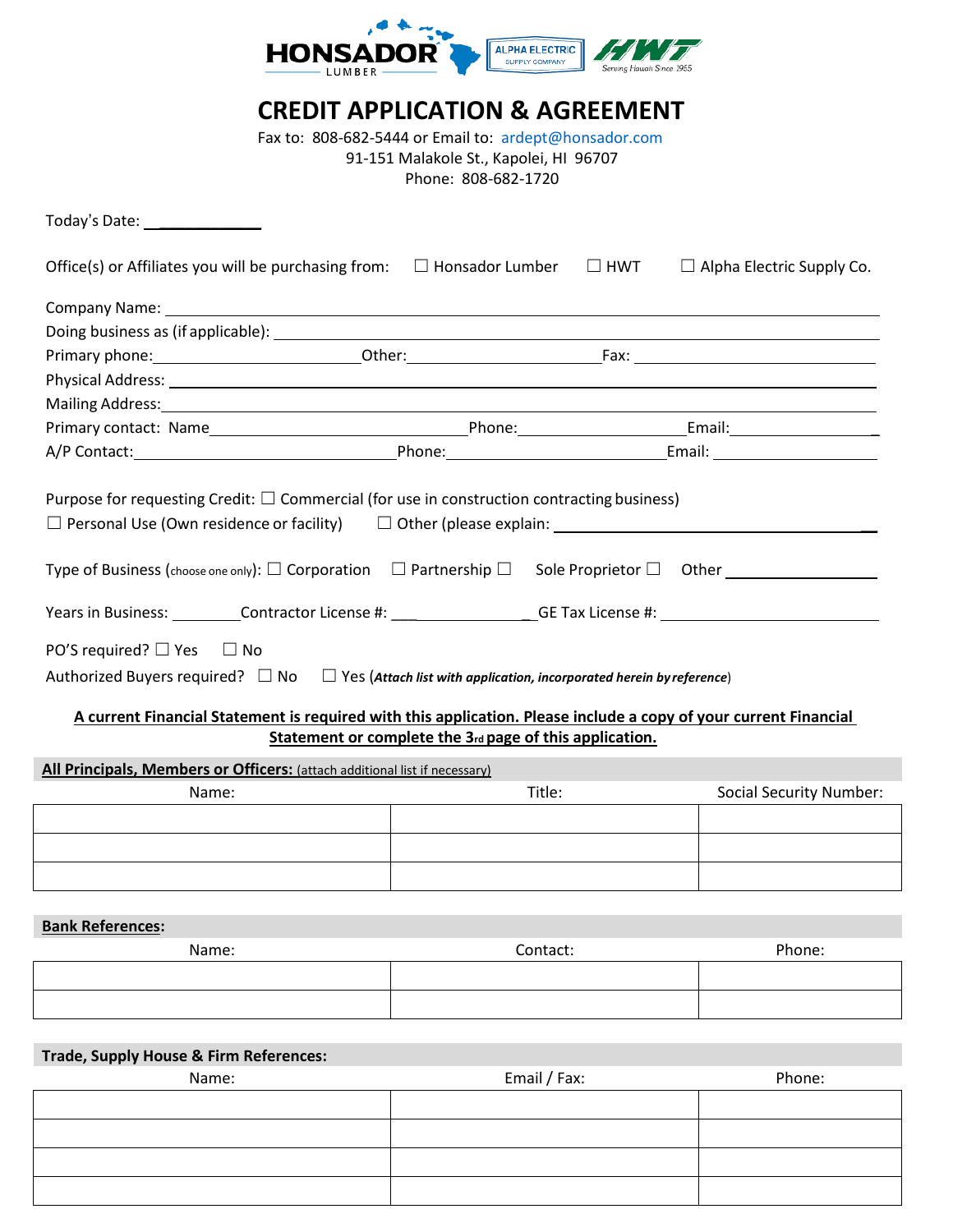# **Types of projects primarily involved in:**

| $\Box$ Residential | Commercial | $\Box$ Government | Military | Other |  |
|--------------------|------------|-------------------|----------|-------|--|
|--------------------|------------|-------------------|----------|-------|--|

Have you been bonded before?  $\square$  No  $\square$  Yes - Which bonding company(ies)?

Current jobs in Progress:

| <b>Job Name</b> | Location | <b>Contract Amount   Incomplete Portion</b> | <b>Bonding Company</b> |
|-----------------|----------|---------------------------------------------|------------------------|
|                 |          |                                             |                        |
|                 |          |                                             |                        |

### **AGREEMENT**

Upon approval of this application for credit, I (we) do hereby agree that such extension of credit shall be subject to the following terms and conditions:

1) I (we) shall pay the amount or amounts due, as evidence by the account, not later than thirty (30) days following

the last day of the month in which the indebtedness was incurred. I (we) shall pay the amounts due by cash or check, I (we) do understand credit card payments are not accepted on billed invoices.

- 2) I (we) agree that any amounts not paid within the time allowed in Paragraph 1 above shall be considered delinquent and shall bear interest at the rate of one and one-half percent (11/2%) per month from and after the first day the same became delinquent. "THE FINANCE CHARGE on outstanding balances after the due date is based upon a Periodic Rate of 11/2% per month. This rate is the equivalent of an Annual Percentage Rate of 18 percent perannum."
- 3) In the event that a delinquent account is placed in the hands of an attorney or licensed collector, I (we) agree to pay, in addition to the amount of said account and interest, all cost allowable by law, including a reasonable attorney's fee incurred in connection therewith, whether or not a suit is filed.
- 4) Notwithstanding, anything herein to the contrary, in the event that Honsador Holding LLC, its subsidiaries or affiliates should discover that applicant has made any false statement or representation in connection with this application, Honsador reserves the right to automatically terminate this agreement and all sums owing shall be immediately due and payable.
- 5) Applicant shall notify Honsador Holding LLC with seven (7) day should Applicant's assets to liability ration changes by 15% for more.
- 6) THE EXECUTION OF THIS CREDIT APPLICATION SHALL CONSTITUTE AN UNDERTAKING BY THE APPLICANT TO IMMEDIATELY ADVISE HONSADOR HOLDING LLC, OF ANY CHANGE RESPECTING ANY OF THE INFORMATION CALLED FOR IN THIS APPLICATION. THE FAILURE OF APPLICANT TO PROVIDE UPDATED INFORMATION, INCLUDING, BUT NOT LIMITED TO ANY CHANGE IN THE CONTRACTOR LICENSING STATUS OF APPLICANT, SHALL CONSTITUTE A BREACH OF THIS AGREEMENT

| Terms accepted for: |                      | Applicant/Company Name |
|---------------------|----------------------|------------------------|
| Signature:          | <b>Printed Name:</b> |                        |
| Signature:          | Printed Name:        |                        |

# **Personal Guaranty**

IN CONSIDERATION OF HONSADOR HOLDING LLC, ITS SUBSIDIARIES OR AFFILIATES EXTENDING CREDIT, I/WE JOINTLY AND SEVERALLY DO PERSONALLY GUARANTEE UNCONDITIONALLY, ALONG WITH OUR SUBSIDIARIES AND AFFILIATES, AT ALL TIMES, TO HONSADOR HOLDING LLC, ITS SUBSIDIARIES OR AFFILIATES, THE PAYMENT OF INDEBTEDNESS OR BALANCE OF INDEBTEDNESS OF THE WITHIN NAMED FIRM.

#### **Consent**

The undersigned hereby consent(s) to Honsador Holding LLC, its subsidiaries or affiliates use of a non-business consumer credit report on the undersigned in order to further evaluate the credit worthiness of the undersigned as principal(s), proprietor(s), and/or guarantor(s) in connection with the extension of business credit as contemplated by this credit application. The undersigned hereby authorize(s) Honsador Holding LLC, its subsidiaries or affiliates to utilize a consumer credit report on the undersigned from time to time in connection with the extension or continuation of the business credit represented by this application. The undersigned as (an) individual(s) herby knowingly consent(s) to the use of such credit report consistent with the Federal Fair Credit Reporting Act as contained in 15 U.S.C. @ 1681 ET SEQ...

| Printed Name: <u>___________________________________</u>                                                        |  | Printed Name: <u>_________________________________</u> |  |
|-----------------------------------------------------------------------------------------------------------------|--|--------------------------------------------------------|--|
| Internal Office Use Only Manual Communication of the USA of the USA of the USA of the USA of the USA of the USA |  |                                                        |  |
| Approved Credit Limit: ________________________                                                                 |  |                                                        |  |
| Approved by:                                                                                                    |  |                                                        |  |
|                                                                                                                 |  | Date:______________                                    |  |